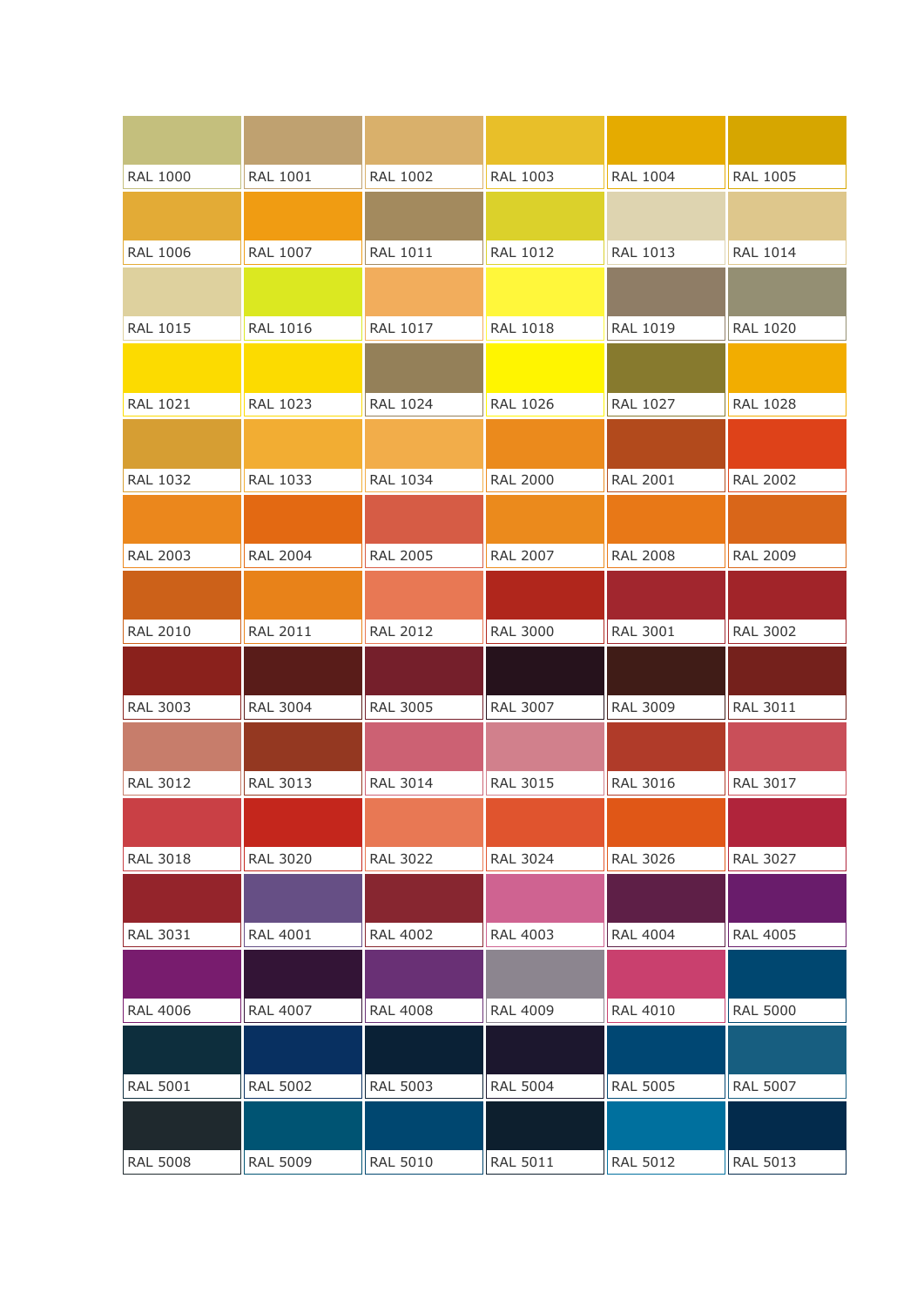| <b>RAL 5014</b> | <b>RAL 5015</b> | <b>RAL 5017</b> | <b>RAL 5018</b> | <b>RAL 5019</b> | <b>RAL 5020</b> |
|-----------------|-----------------|-----------------|-----------------|-----------------|-----------------|
|                 |                 |                 |                 |                 |                 |
| <b>RAL 5021</b> | <b>RAL 5022</b> | <b>RAL 5023</b> | <b>RAL 5024</b> | <b>RAL 6000</b> | <b>RAL 6001</b> |
|                 |                 |                 |                 |                 |                 |
| <b>RAL 6002</b> | <b>RAL 6003</b> | <b>RAL 6004</b> | <b>RAL 6005</b> | <b>RAL 6006</b> | <b>RAL 6007</b> |
|                 |                 |                 |                 |                 |                 |
| <b>RAL 6008</b> | <b>RAL 6009</b> | <b>RAL 6010</b> | <b>RAL 6011</b> | <b>RAL 6012</b> | RAL 6013        |
|                 |                 |                 |                 |                 |                 |
| <b>RAL 6014</b> | <b>RAL 6015</b> | <b>RAL 6016</b> | <b>RAL 6017</b> | <b>RAL 6018</b> | <b>RAL 6019</b> |
|                 |                 |                 |                 |                 |                 |
| <b>RAL 6020</b> | <b>RAL 6021</b> | <b>RAL 6022</b> | <b>RAL 6024</b> | <b>RAL 6025</b> | <b>RAL 6026</b> |
|                 |                 |                 |                 |                 |                 |
| <b>RAL 6027</b> | <b>RAL 6028</b> | <b>RAL 6029</b> | <b>RAL 6032</b> | RAL 6033        | <b>RAL 6034</b> |
|                 |                 |                 |                 |                 |                 |
| <b>RAL 7000</b> | <b>RAL 7001</b> | <b>RAL 7002</b> | <b>RAL 7003</b> | <b>RAL 7004</b> | <b>RAL 7005</b> |
|                 |                 |                 |                 |                 |                 |
| <b>RAL 7006</b> | <b>RAL 7008</b> | <b>RAL 7009</b> | <b>RAL 7010</b> | <b>RAL 7011</b> | <b>RAL 7012</b> |
|                 |                 |                 |                 |                 |                 |
| <b>RAL 7013</b> | RAL 7015        | <b>RAL 7016</b> | <b>RAL 7021</b> | <b>RAL 7022</b> | <b>RAL 7023</b> |
|                 |                 |                 |                 |                 |                 |
| <b>RAL 7024</b> | <b>RAL 7026</b> | <b>RAL 7030</b> | <b>RAL 7031</b> | <b>RAL 7032</b> | RAL 7033        |
|                 |                 |                 |                 |                 |                 |
| <b>RAL 7034</b> | <b>RAL 7035</b> | <b>RAL 7036</b> | RAL 7037        | <b>RAL 7038</b> | <b>RAL 7039</b> |
|                 |                 |                 |                 |                 |                 |
| <b>RAL 7040</b> | <b>RAL 7042</b> | <b>RAL 7043</b> | <b>RAL 7044</b> | <b>RAL 7045</b> | <b>RAL 7046</b> |
|                 |                 |                 |                 |                 |                 |
| <b>RAL 7047</b> | <b>RAL 8000</b> | <b>RAL 8001</b> | <b>RAL 8002</b> | <b>RAL 8003</b> | <b>RAL 8004</b> |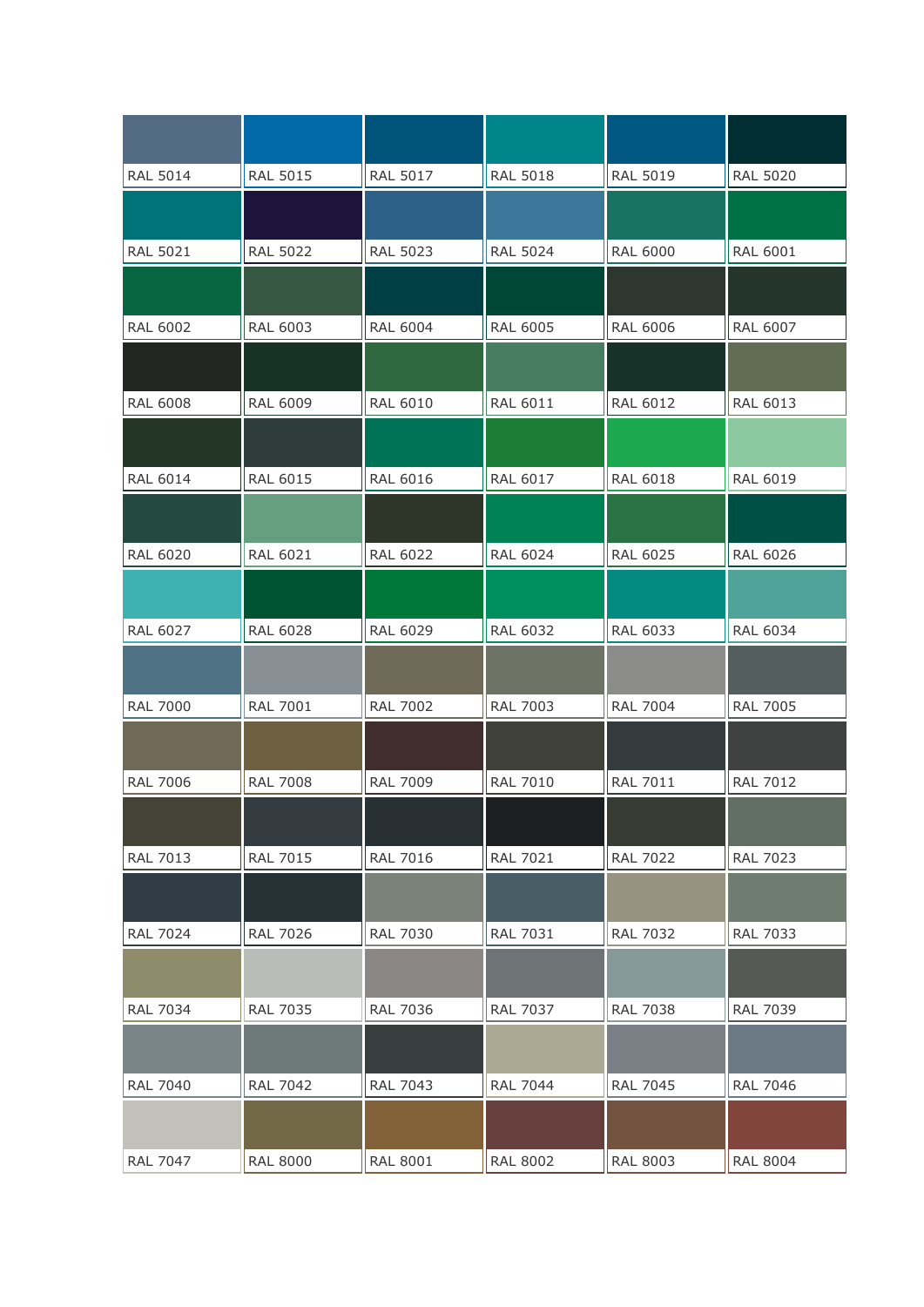| <b>RAL 8007</b> | <b>RAL 8008</b> | <b>RAL 8011</b> | <b>RAL 8012</b>     | <b>RAL 8014</b> | <b>RAL 8015</b> |
|-----------------|-----------------|-----------------|---------------------|-----------------|-----------------|
|                 |                 |                 |                     |                 |                 |
| <b>RAL 8016</b> | <b>RAL 8017</b> | <b>RAL 8019</b> | <b>RAL 8022</b>     | <b>RAL 8023</b> | <b>RAL 8024</b> |
|                 |                 |                 |                     |                 |                 |
| <b>RAL 8025</b> | <b>RAL 8028</b> | <b>RAL 9001</b> | <b>RAL 9002</b>     | <b>RAL 9003</b> | <b>RAL 9004</b> |
|                 |                 |                 |                     |                 |                 |
| <b>RAL 9005</b> | <b>RAL 9006</b> | <b>RAL 9007</b> | <b>WIT RAL 9010</b> | <b>RAL 9011</b> | <b>RAL 9016</b> |
|                 |                 |                 |                     |                 |                 |
| <b>RAL 9017</b> | <b>RAL 9018</b> | Pergamon        |                     |                 |                 |

## **Metallic kleuren**



Rough Black





Rough LightGreySliver